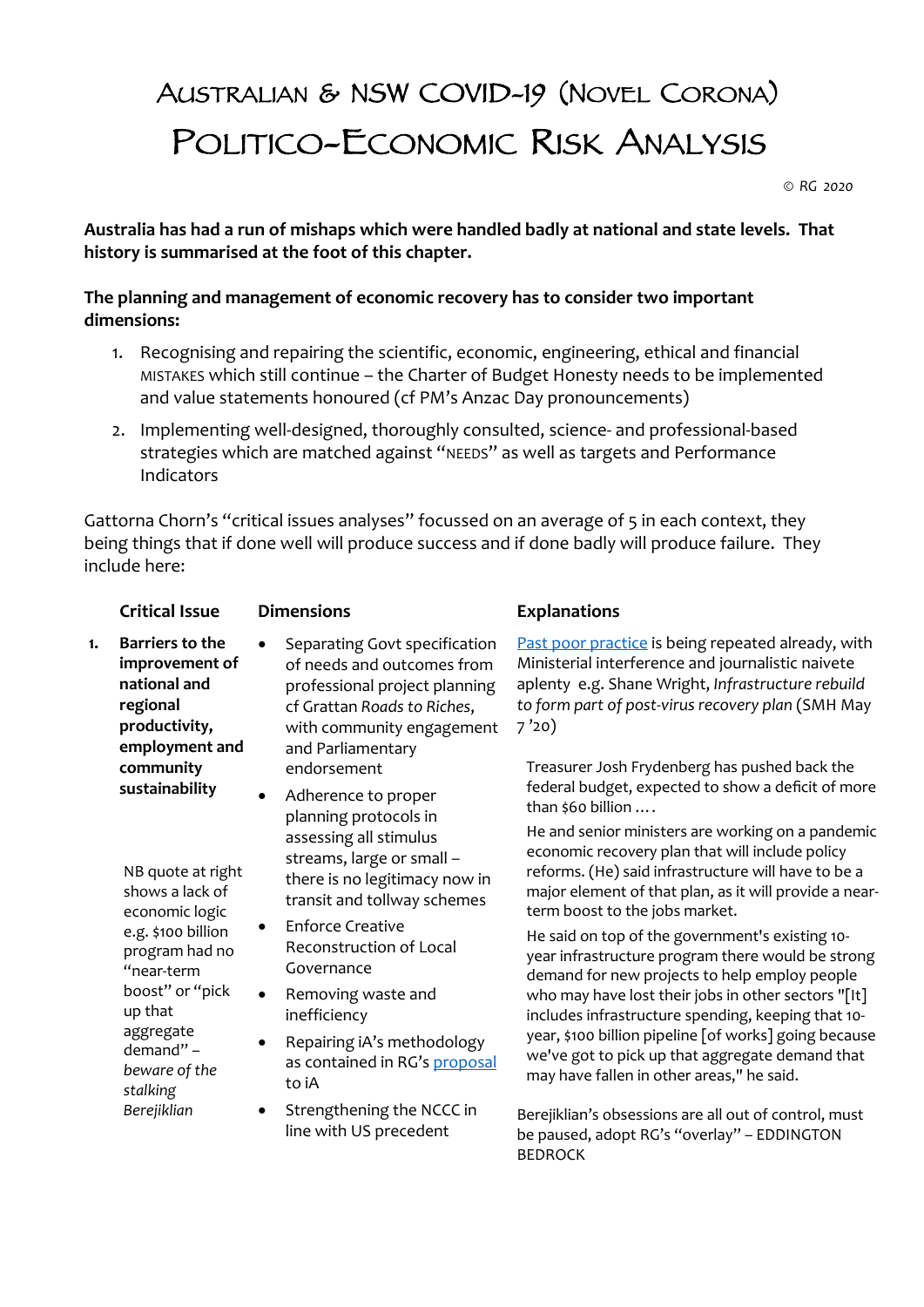**2. Stop poor focus and repair SME closedowns through rapid and targetted subsidies & support vouchers**

**3. Remove political prejudices from health science**

- Remove focus from infrastructure
- Drop 30/75% percentage thresholds in turnover
- Provide bonuses for reopening and re-staffing with departed employees
- Ramp-up site testing and contact tracing in targetted zones such as tourism and inter-regional corridors
- Institute vouchers for temporary personnel support, starting with childcare but including essential employees
- Be aware of the ferocious nature of novel Corona as seen in rapid mutation and slowly-revealed symptoms in different age groups and genders
- Ensure that existing professional research & advisory circles are resourced and allowed free expression
- Make contingency planning part of every Budget cycle, cascaded down to Executive contracts
- Remove reliance on tricks and focus on surveillance
- Political foci are on PR spin and smoke, not truth and meaning including iA
- Media are too naïve in accepting obviously illogical processes, plans and policies
- Community needs to be less confused – through open and honest communication as in NZ
- Government needs to publish case studies e.g. Gaetjens on rorts, as lessons and signposts

The Government has targetted its consultations with and early schemes to bigger businesses.

Existing frameworks are orientated to Hong Kong and other vested interests – remove that

It is time to recognise that revival will be based on cash spending by the vast number of reemployed managers and line workers, especially in SMEs

The reliance on BASs is inappropriate, see Report § "Options".

Going on, it was inappropriate to set the start date for measuring loss of turnover at 1 March. That produced a delay in reporting of not less than 1 month. 780,000 jobs were lost in the three weeks to 1April. Payments should have been paid by 1 March, with post-adjustments.

Work back from the reality that the COVID-19 catastrophe was avoidable in terms of

- Emergency protocols including release onto the streets of infected travellers
- virus research
- antiviral and vaccine product development
- resourcing of hospitals
- implementing quality assurance in group establishments including nursing homes and hospitals
- stocking PPE to disaster-preparedness levels

The websites and Report detail

- Distortions and errors
- Failures to check facts
- Failures to offer corrections
- Bias towards politicians and neglect of ethical standards

Can politicians change their spots? This can only happen through renewed focus by independent journalists and bloggers and a more vigorous Parliamentary contest.

Political appointees have to be confined to accountable channels, with the reinstitution of professional skills and independence in the departments, agencies and affiliates

**4. Remove distortions in communications with communities**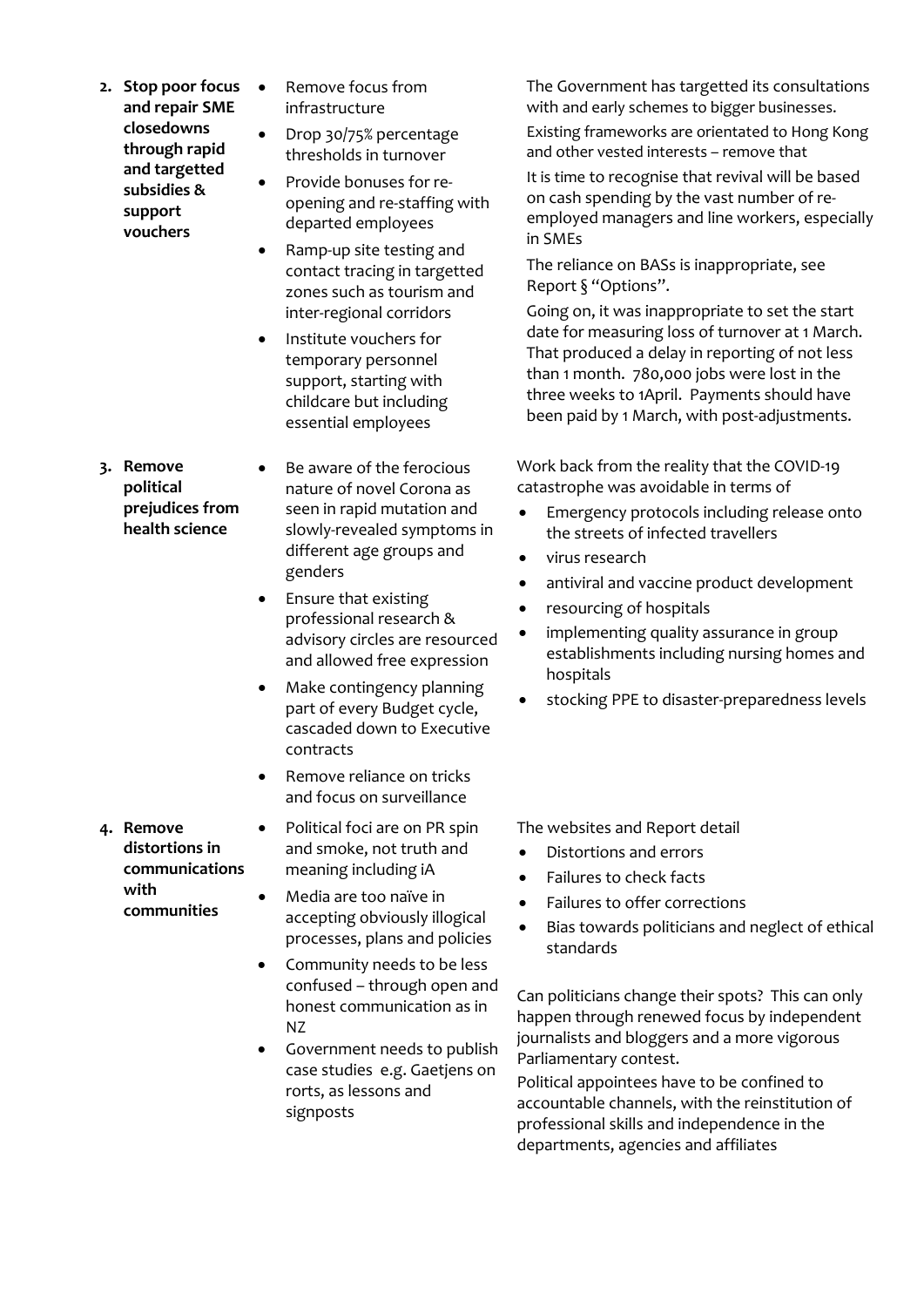- **5. Correct ethical and professional shortfalls**
- The PM's words on Anzac Day were meaningful but not to be seen in his and Frydenberg's ongoing behaviour
- Continuance of past cruel unfairness can have only one consequence which is harsh criticism

Expressions of mateship and patriotism must be consistent –

*"The values that protected Australia throughout the past, still protect us to this day".*

The lessons of the past are more meaningful than tokenistic – the Improvement and Post War Reconstruction generations achieved more than we could expect from our broken governance culture

## **IMMEDIATE HISTORY**

- 1. Infrastructure stimulus in 2018 *– no "Budget Repair"*
- "\$100 billion over 10 years" was found to be over-stated and under-specified so badly as to lack credibility, iA complicit
- \$3.5 billion to a project that will not be built\*, \$400 million for a rail link that will not add a single train
- \$100 million for a PR brochure associated with that\* project
- Exclusion of strategic infrastructure including linking Inland Rail with NSW ports
- It was full of consultant studies which had no practical benefits e.g. 6 x "fast trains"
- Road congestion works were slow/deferred, with complaints by Vic Herald Sun
- NSW Premier Berejiklian has twice called for separation from the Commonwealth but is in so much trouble with haphazard projects, debt compulsions and poor engineering that she now calls on the Feds to save her
- 2. Bushfire crisis on eastern seabord in 2019-20*– no "Budget Repair"*
- Long-term reliance on an RFS model that does not work
- PM's refusal to listen to fire chiefs about equipment shortages and needs they said by over a year
- Ignorance of the science: Deputy PM and PM attacked firefighters and farmers as "greenies" when they forgot that Australia has had three Ice Ages, the last only 16,000 years ago, ergo we have "continental warming" that has no bearing on carbon excesses (applies also to journalists)
- Failure to institute a long-term plan to engage indigenous landcare workers in reducing fire risks and protecting species

3. Sports and women's sporting facilities rorts in 2018-19*– no "Budget Repair"*

- Closed-door development of political amendments to the Sports Commission's community negotiations
- Denial of truth by PM, media short on analytical depth
- PM's appointment of his confidante Phil Gaetjens to do an in-house and unrevealed report which excused the PM's Office and blamed the ministerial by-stander
- Refusal to revise the politically-amended projects, instead offer to consider the excluded projects in the next Budget i.e. doubling-up-*cum*-waste
- 4. Novel corona virus (COVID-19) in 2020
- Govt knew of Wuhan in January they were arranging flights out
- Govt lacked a clear understanding and message especially over schools and prospects of lifting restrictions
- Govt failed to look at US and UK equivalents and gave the impression they reacted to criticism re total quantum and second pensioner distribution *inter alia*